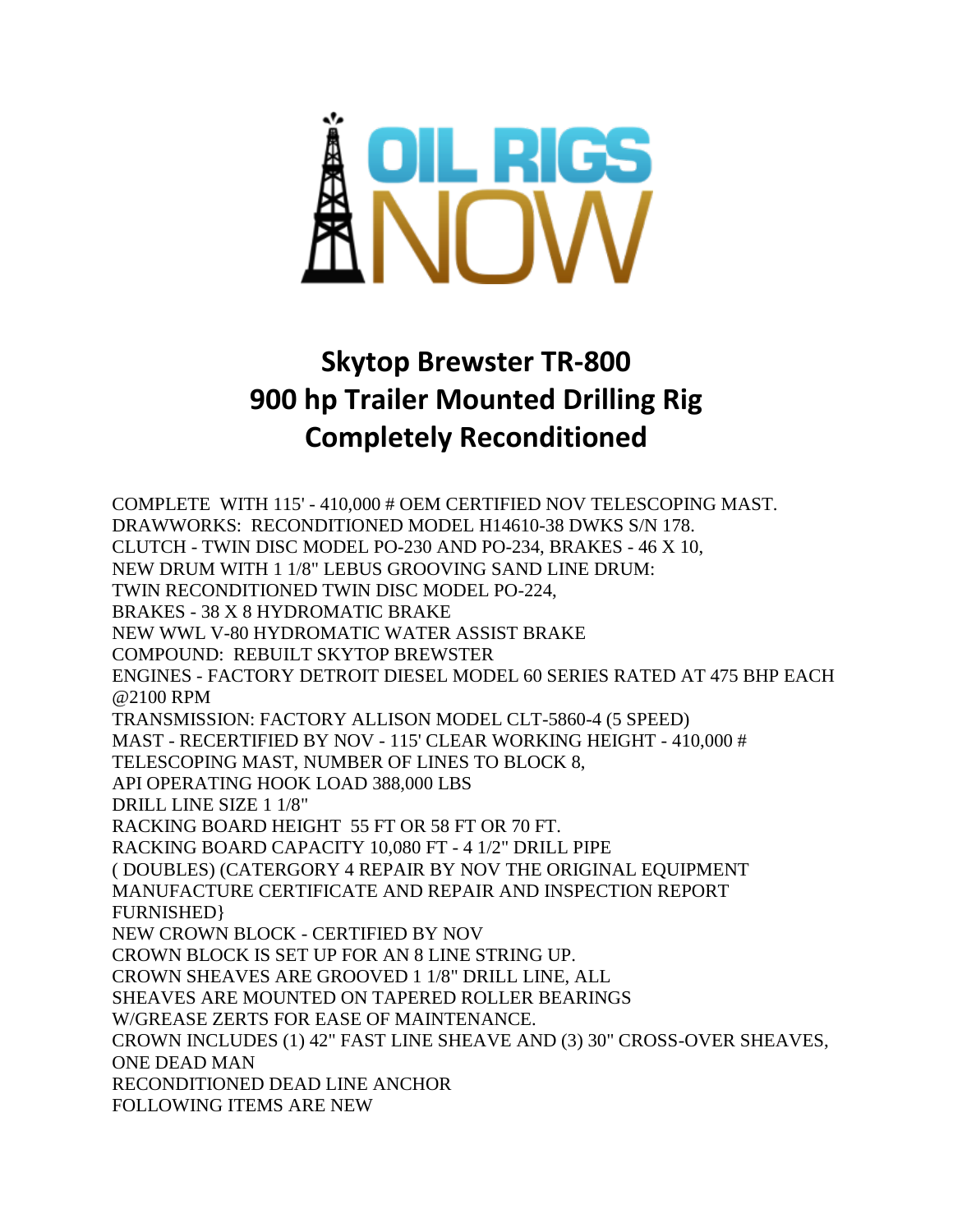SUSPENSION 100,000# TOTAL AXLE AND SUSPENSION ALONG WITH TAG AXLE. TIRES AND RIMS 10:00 X 20, MAIN HYDRAULIC RESERVOIR, HYD CYLINDER CONTROLS, DRILLERS CONSOLE W/HOSE BUNDLE, AIR, HYD HOSES AND STEEL LINES, TELESCOPING CYLINDERS, RISING CYLINDERS, MAST LOCKING CYLINDER, HYD JACK CYLINDERS (4), MANUAL JACKS (2), ALL NEW JACK STANDS. SUBSTRUCTURE - RECONDITIONED 20 FT LOADMASTER SUB STRUCTURE FITTED TO RIG WITH 15 TO 17 FT. CLEARANCE UNDER ROTARY BEAMS ROTARY TABLE - 27 1/2" IDECO OR HACKER

## **PRICE USD 1.1 million**

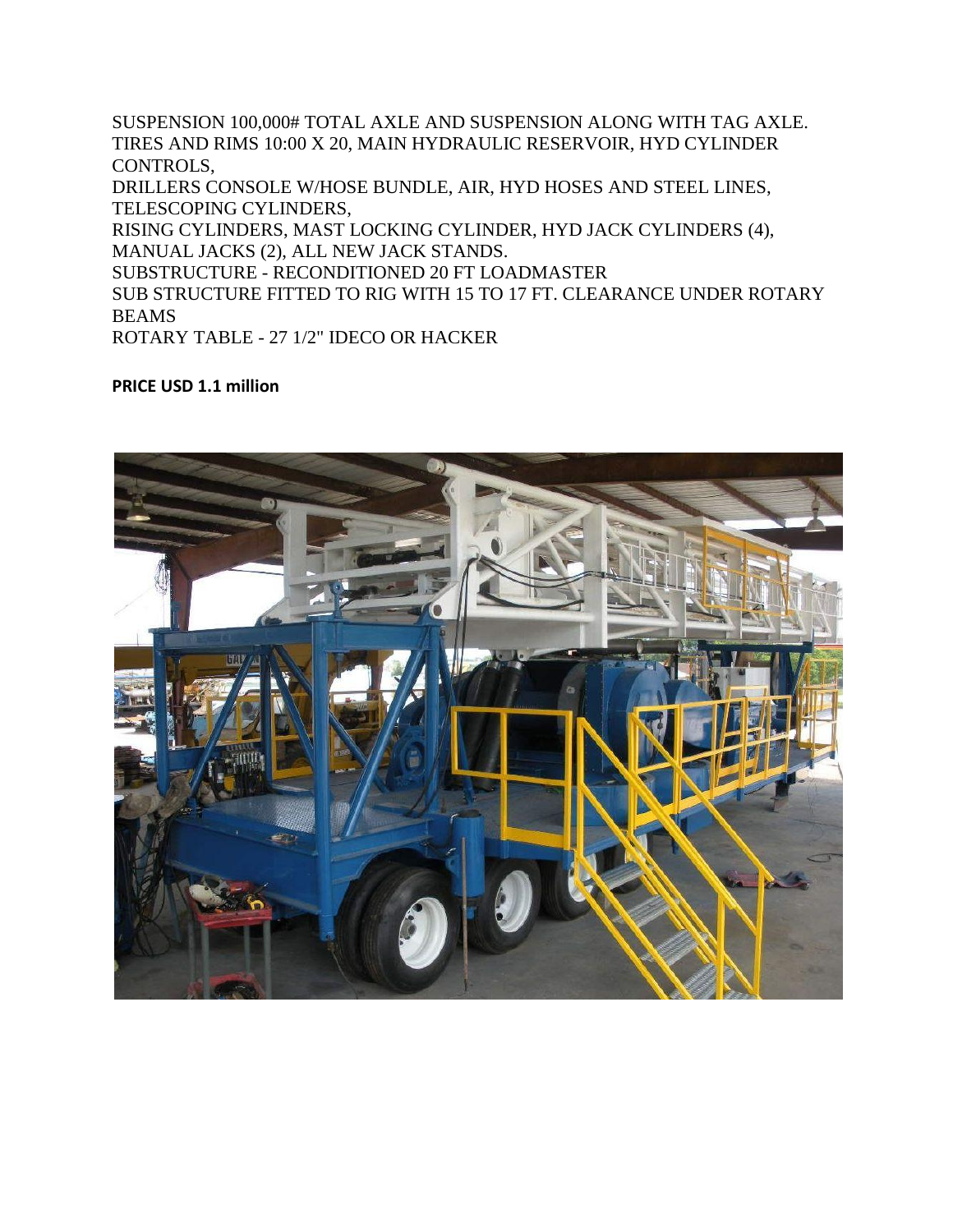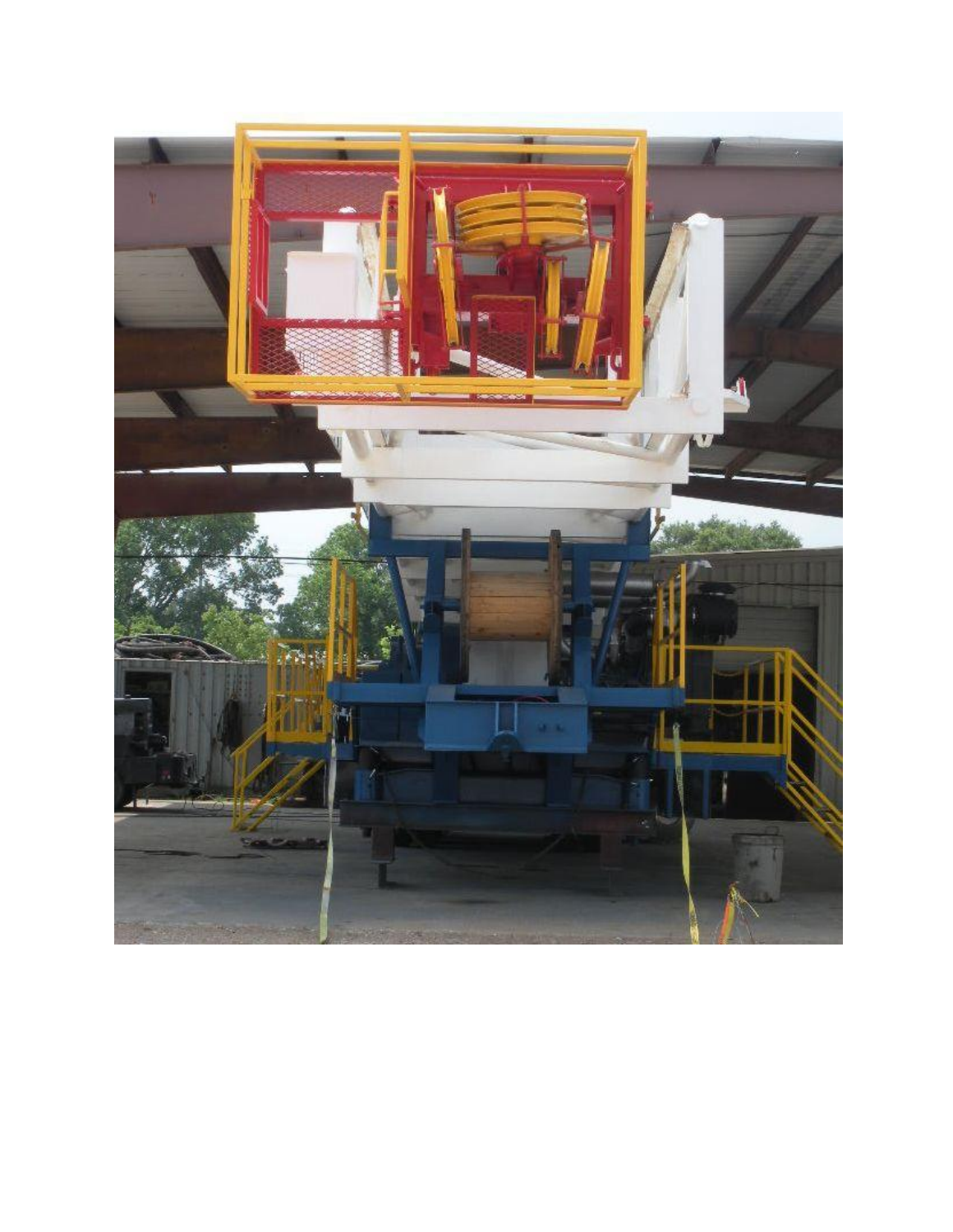![](_page_3_Picture_0.jpeg)